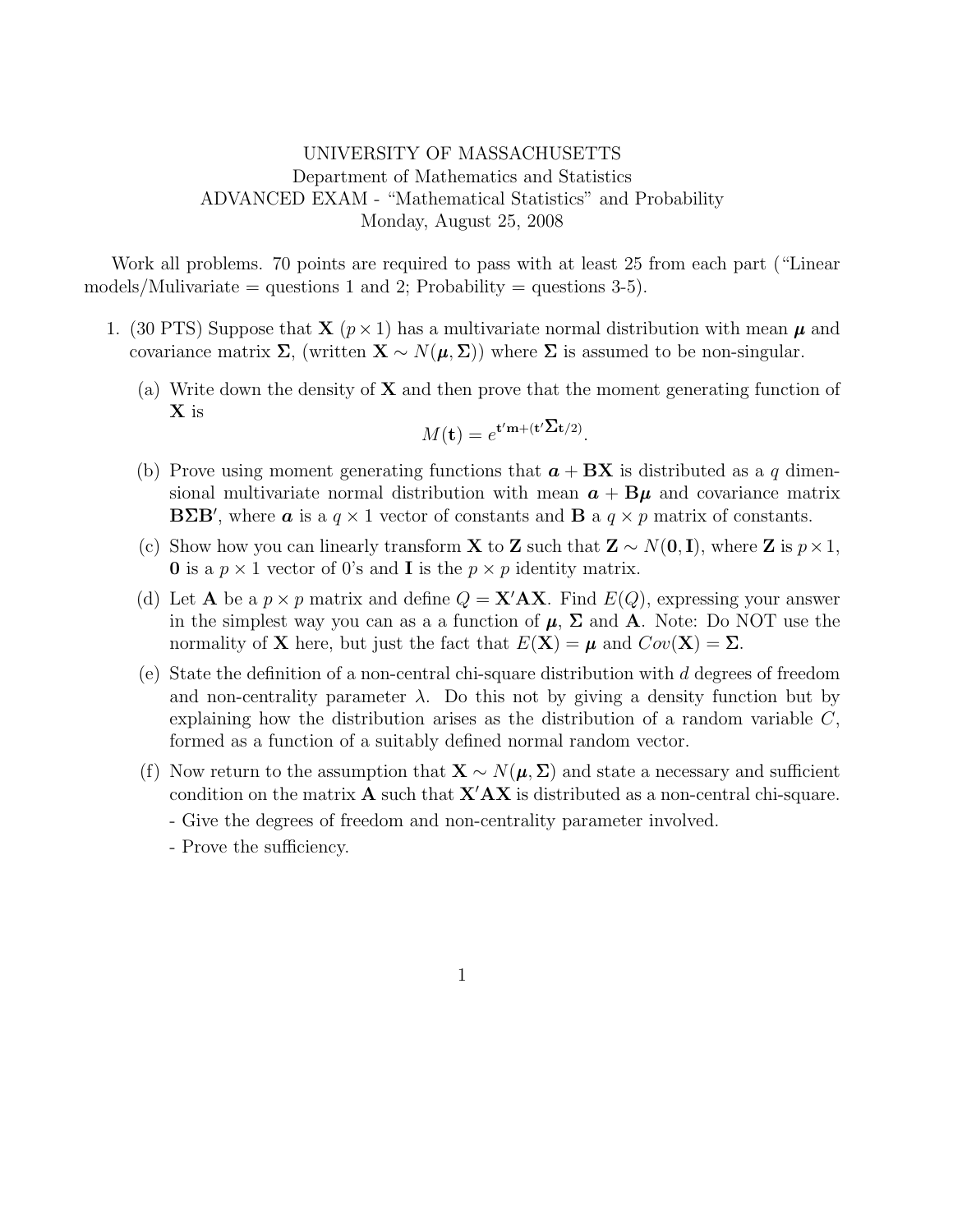- 2. (20 PTS) Consider random vectors  $Y$ ,  $X$  and  $W$ . For convenience assume that all are continuous with density functions (so you can use integrals for expectations).
	- (a) Prove that
		- i)  $E(\mathbf{Y}) = E_{\mathbf{X}}[E(\mathbf{Y}|\mathbf{X})]$ ii)  $Cov(\mathbf{Y}, \mathbf{W}) = Cov_{\mathbf{X}}[E(\mathbf{Y}|\mathbf{X}), E(\mathbf{W}|\mathbf{X})] + E_{\mathbf{X}}[Cov(\mathbf{Y}, \mathbf{W}|\mathbf{X})].$

Two notes. First, The outside expectation is written  $E<sub>X</sub>$  to remind you that it is with respect to random  $X$ . Second, there is nothing that says that Y can't be W so a special case of ii) is  $Cov(\mathbf{Y}) = Cov_{\mathbf{X}}[E(\mathbf{Y}|\mathbf{X})] + E_{\mathbf{X}}[Cov(\mathbf{Y}|\mathbf{X})].$ 

(b) Now suppose that Y is a random variable with (unconditional) mean  $\mu_Y$  and variance  $\sigma_Y^2$ , **X** is  $p \times 1$  with  $E(\mathbf{X}) = \boldsymbol{\mu}_X$ ,  $Cov(\mathbf{X}) = \Sigma_X$  (assumed non-singular) and  $Cov(\mathbf{X}, Y) = \boldsymbol{\sigma}_{XY}$   $(p \times 1)$ . It is assumed that

$$
E(Y|\mathbf{X}=\mathbf{x}) = \beta_0 + \beta'_1 \mathbf{x}
$$

and  $V(Y|\mathbf{X} = \mathbf{x}) = \sigma^2$ ; this is our usual linear regression model. Use the previous part to PROVE that this assumption implies the following relationships:

i)  $\beta_1 = \Sigma_X^{-1} \sigma_{XY}$ ii)  $\beta_0 = \mu_Y - \beta'_1 \mu_X$ iii)  $\sigma^2 = \sigma_Y^2 - \beta'_1 \Sigma_X \beta_1$ .

Note: There is no normality assumption here, just assumptions on the moments.

3. (15 PTS) Let  $\{X_n\}$  be a sequence of random variables, and suppose for each n that  $m_n$  is a median of  $X_n$ , i.e., that

$$
P(X_n \ge m_n) \ge \frac{1}{2} \le P(X_n \le m_n).
$$

Show that if  $X_n \to 0$  in probability (in measure), then  $m_n \to 0$ , though  $E(X_n)$  need not converge to zero. Show the latter with a counterexample.